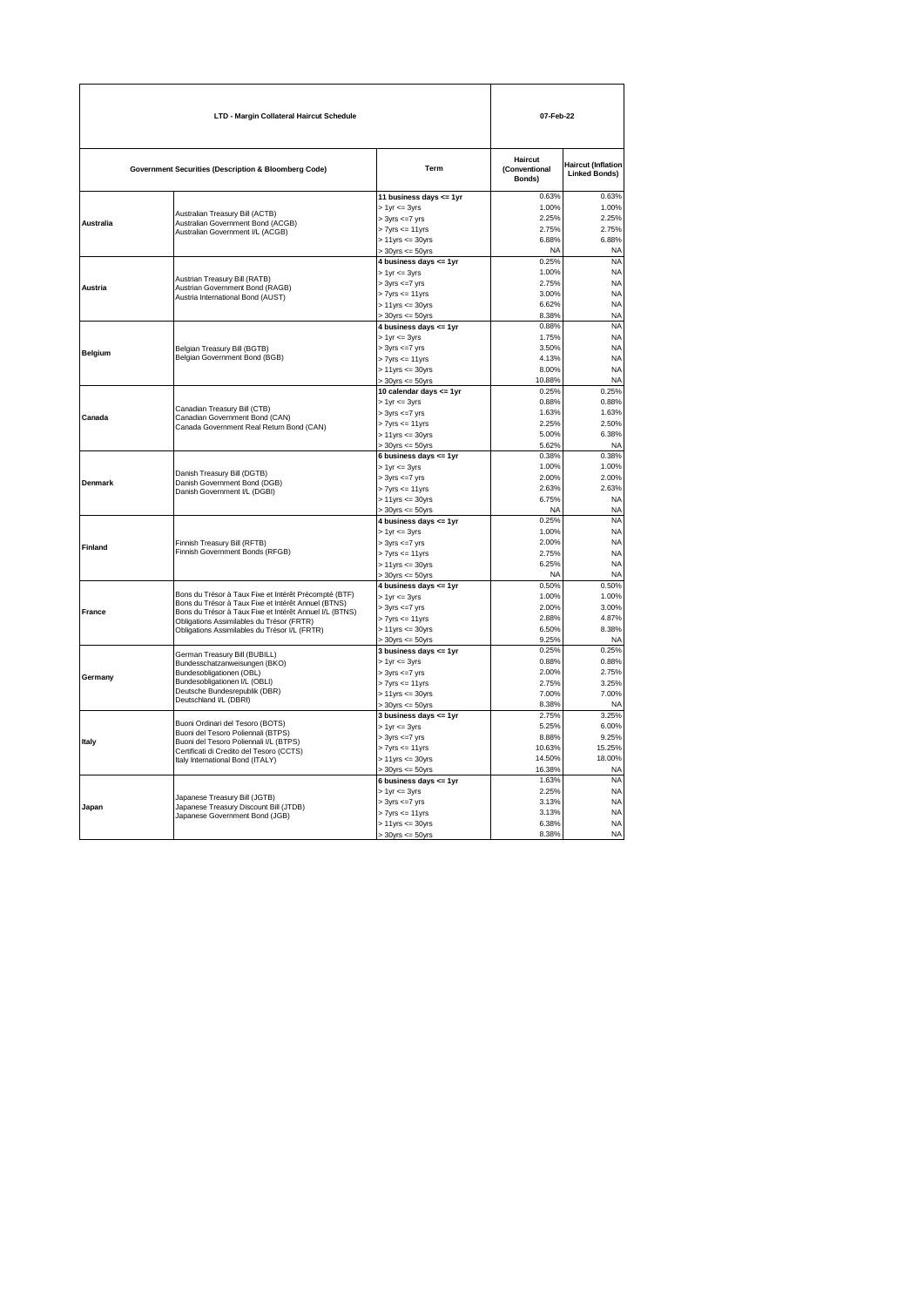| <b>Government Securities (Description &amp; Bloomberg Code)</b> |                                                                                                                                                                                      | Term                       | <b>Haircut</b><br>(Conventional<br>Bonds) | <b>Haircut (Inflation</b><br><b>Linked Bonds)</b> |  |
|-----------------------------------------------------------------|--------------------------------------------------------------------------------------------------------------------------------------------------------------------------------------|----------------------------|-------------------------------------------|---------------------------------------------------|--|
|                                                                 |                                                                                                                                                                                      | 5 business days <= 1yr     | 0.63%                                     | <b>NA</b>                                         |  |
|                                                                 |                                                                                                                                                                                      | $> 1$ yr $<= 3$ yrs        | 1.25%                                     | <b>NA</b>                                         |  |
|                                                                 |                                                                                                                                                                                      | $> 3yrs \leq 7yrs$         | 2.13%                                     | <b>NA</b>                                         |  |
| Luxembourg                                                      | Luxembougois Government Bonds (LGB)                                                                                                                                                  | $> 7$ yrs $\leq 11$ yrs    | 2.88%                                     | <b>NA</b>                                         |  |
|                                                                 |                                                                                                                                                                                      | $> 11$ yrs $<= 30$ yrs     | 6.13%                                     | <b>NA</b>                                         |  |
|                                                                 |                                                                                                                                                                                      | $> 30$ yrs <= $50$ yrs     | 8.38%                                     | <b>NA</b>                                         |  |
|                                                                 |                                                                                                                                                                                      | 10 business days <= 1yr    | 0.62%                                     | <b>NA</b>                                         |  |
|                                                                 |                                                                                                                                                                                      | $> 1$ yr $= 3$ yrs         | 0.88%                                     | <b>NA</b>                                         |  |
|                                                                 | Dutch Treasury Certificate (DTB)                                                                                                                                                     | $> 3yrs \le 7yrs$          | 2.00%                                     | <b>NA</b>                                         |  |
| Netherlands                                                     | Dutch Government Bond (NETHER)                                                                                                                                                       | $> 7$ yrs $\leq 11$ yrs    | 2.25%                                     | <b>NA</b>                                         |  |
|                                                                 |                                                                                                                                                                                      | $> 11$ yrs $\leq$ 30 yrs   | 6.38%                                     | <b>NA</b>                                         |  |
|                                                                 |                                                                                                                                                                                      | $> 30$ yrs $\leq 50$ yrs   | 7.13%                                     | <b>NA</b>                                         |  |
|                                                                 |                                                                                                                                                                                      | 9 business days <= 1yr     | 0.25%                                     | <b>NA</b>                                         |  |
|                                                                 |                                                                                                                                                                                      | $> 1$ yr $\leq 3$ yrs      | 1.25%                                     | <b>NA</b>                                         |  |
|                                                                 | Norwegian Treasury Bill (NGTB)                                                                                                                                                       | $> 3yrs \le 7yrs$          | 2.25%                                     | <b>NA</b>                                         |  |
| Norway                                                          | Norwegian Government Bond (NGB)                                                                                                                                                      | $> 7yrs \le 11yrs$         | 3.63%                                     | <b>NA</b>                                         |  |
|                                                                 |                                                                                                                                                                                      | $> 11$ yrs $<= 30$ yrs     | <b>NA</b>                                 | <b>NA</b>                                         |  |
|                                                                 |                                                                                                                                                                                      | $>$ 30yrs $\leq$ 50yrs     | <b>NA</b>                                 | <b>NA</b>                                         |  |
|                                                                 |                                                                                                                                                                                      | 3 business days <= 1yr     | 2.00%                                     | <b>NA</b>                                         |  |
|                                                                 |                                                                                                                                                                                      | $> 1$ yr $<= 3$ yrs        | 2.00%                                     | <b>NA</b>                                         |  |
|                                                                 | Singapore Treasury Bill (SITB)                                                                                                                                                       |                            | 3.00%                                     | <b>NA</b>                                         |  |
| Singapore                                                       | Singapore Government Bonds (SIGB)                                                                                                                                                    | $> 3yrs \le 7yrs$          | 4.00%                                     |                                                   |  |
|                                                                 | Monetary Authority of Singapore Bill (MASPSP)                                                                                                                                        | $> 7$ yrs $\leq 11$ yrs    |                                           | <b>NA</b><br><b>NA</b>                            |  |
|                                                                 |                                                                                                                                                                                      | $> 11$ yrs $\leq$ 30 yrs   | 6.50%                                     |                                                   |  |
|                                                                 |                                                                                                                                                                                      | $> 30$ yrs $\leq 50$ yrs   | <b>NA</b>                                 | <b>NA</b>                                         |  |
|                                                                 |                                                                                                                                                                                      | 3 business days $\leq$ 1yr | 2.63%                                     | <b>NA</b>                                         |  |
|                                                                 |                                                                                                                                                                                      | $> 1$ yr $<= 3$ yrs        | 5.38%                                     | <b>NA</b>                                         |  |
| Spain                                                           | Spanish Letras del Tesoro (SGLT)                                                                                                                                                     | $> 3yrs \leq 7yrs$         | 9.13%                                     | <b>NA</b>                                         |  |
|                                                                 | Spanish Government Bond (SPGB)                                                                                                                                                       | $> 7$ yrs $\leq 11$ yrs    | 11.38%                                    | <b>NA</b>                                         |  |
|                                                                 |                                                                                                                                                                                      | $> 11$ yrs $\leq$ 30 yrs   | 17.13%                                    | <b>NA</b>                                         |  |
|                                                                 |                                                                                                                                                                                      | $>$ 30yrs $\leq$ 50yrs     | 18.63%                                    | <b>NA</b>                                         |  |
|                                                                 | Swedish Treasury Bill (SWTB)<br>Swedish Government Bond (SGB)<br>Swedish Government I/L (SGBI)<br>Sweden International Bond (SWED)                                                   | 4 business days <= 1yr     | 0.13%                                     | 0.75%                                             |  |
|                                                                 |                                                                                                                                                                                      | $> 1$ yr $= 3$ yrs         | 1.00%                                     | 1.25%                                             |  |
| Sweden                                                          |                                                                                                                                                                                      | $> 3yrs \le 7yrs$          | 2.25%                                     | 2.25%                                             |  |
|                                                                 |                                                                                                                                                                                      | $> 7yrs \le 11yrs$         | 2.88%                                     | 2.88%                                             |  |
|                                                                 |                                                                                                                                                                                      | $> 11$ yrs $<= 30$ yrs     | 6.63%                                     | 6.63%                                             |  |
|                                                                 |                                                                                                                                                                                      | $> 30$ yrs $\leq 50$ yrs   | <b>NA</b>                                 | <b>NA</b>                                         |  |
|                                                                 |                                                                                                                                                                                      | 3 business days $\leq$ 1yr | 0.63%                                     | <b>NA</b>                                         |  |
|                                                                 | Swiss Treasury Bill (SWISTB)<br>Swiss Government Bond (SWISS)                                                                                                                        | $> 1$ yr $\leq$ 3yrs       | 0.88%                                     | <b>NA</b>                                         |  |
| Switzerland                                                     |                                                                                                                                                                                      | $> 3yrs \le 7yrs$          | 1.75%                                     | <b>NA</b>                                         |  |
|                                                                 |                                                                                                                                                                                      | $> 7$ yrs $\leq 11$ yrs    | 2.50%                                     | <b>NA</b>                                         |  |
|                                                                 |                                                                                                                                                                                      | $> 11$ yrs $<= 30$ yrs     | 8.50%                                     | <b>NA</b>                                         |  |
|                                                                 |                                                                                                                                                                                      | $> 30$ yrs $\leq 50$ yrs   | 9.38%                                     | <b>NA</b>                                         |  |
|                                                                 |                                                                                                                                                                                      | 9 business days <= 1yr     | 0.25%                                     | 0.25%                                             |  |
|                                                                 | United Kingdom Treasury Bill (UKTB)<br>United Kingdom Gilt (UKT)<br>United Kingdom Index Linked Gilt (UKTI)                                                                          | $> 1$ yr $\leq$ 3yrs       | 1.00%                                     | 1.00%                                             |  |
| <b>United Kingdom</b>                                           |                                                                                                                                                                                      | $> 3yrs \le 7yrs$          | 2.25%                                     | 3.25%                                             |  |
|                                                                 |                                                                                                                                                                                      | $> 7$ yrs $\leq 11$ yrs    | 3.00%                                     | 4.75%                                             |  |
|                                                                 |                                                                                                                                                                                      | $> 11$ yrs $\leq$ 30 yrs   | 6.00%                                     | 7.88%                                             |  |
|                                                                 |                                                                                                                                                                                      | $>30$ yrs                  | 8.25%                                     | 11.88%                                            |  |
|                                                                 |                                                                                                                                                                                      | 3 business days $\leq$ 1yr | 0.25%                                     | 0.63%                                             |  |
|                                                                 | United States Treasury Bill (B)                                                                                                                                                      | $> 1$ yr $<= 3$ yrs        | 1.38%                                     | 2.38%                                             |  |
| <b>United States</b>                                            | United States Cash Management Bill (CMB)<br>United States Treasury Bond (T)<br>United States Treasury Inflation Indexed Bond (TII)<br>United States Treasury Floating Rate Note (TF) | $> 3yrs \leq 7yrs$         | 2.75%                                     | 3.00%                                             |  |
|                                                                 |                                                                                                                                                                                      | $> 7$ yrs $\leq 11$ yrs    | 3.50%                                     | 4.75%                                             |  |
|                                                                 |                                                                                                                                                                                      | $> 11$ yrs $<= 30$ yrs     | 7.25%                                     | 10.75%                                            |  |
|                                                                 |                                                                                                                                                                                      | $>$ 30yrs $\lt=$ 50yrs     | <b>NA</b>                                 | <b>NA</b>                                         |  |

|                     | <b>Government &amp; Regional Agencies</b><br>(Description & Bloomberg Code)                                                      | Term                        | Haircut<br>(Conventional<br>Bonds) | <b>Haircut (Inflation</b><br><b>Linked Bonds)</b> |
|---------------------|----------------------------------------------------------------------------------------------------------------------------------|-----------------------------|------------------------------------|---------------------------------------------------|
|                     |                                                                                                                                  | 9 business days $\leq 1$ yr | 0.50%                              | 0.50%                                             |
|                     |                                                                                                                                  | $> 1$ yr $\leq 3$ yrs       | 2.00%                              | 2.00%                                             |
| <b>UK Agencies</b>  |                                                                                                                                  | $> 3yrs \le 7yrs$           | 4.00%                              | 5.00%                                             |
|                     | Network Rail Infrastructure Finance Plc (UKRAIL)                                                                                 | $> 7yrs \le 11yrs$          | 6.50%                              | 7.25%                                             |
|                     |                                                                                                                                  | $> 11$ yrs $\leq$ 30 yrs    | 8.50%                              | 11.88%                                            |
|                     |                                                                                                                                  | $>$ 30yrs $\leq$ 50yrs      | <b>NA</b>                          | <b>NA</b>                                         |
|                     |                                                                                                                                  | 3 business days $\leq 1$ yr | 0.63%                              | <b>NA</b>                                         |
|                     |                                                                                                                                  | $> 1$ yr $\leq 3$ yrs       | 0.88%                              | <b>NA</b>                                         |
| <b>EUR Agencies</b> | Kreditanstalt für Wiederaufbau (KFW)                                                                                             | $> 3yrs \leq 7yrs$          | 1.75%                              | <b>NA</b>                                         |
|                     | FMS Wertmanagement (FMSWER)                                                                                                      | $> 7yrs \le 11yrs$          | 2.63%                              | <b>NA</b>                                         |
|                     |                                                                                                                                  | $> 11$ yrs $<= 30$ yrs      | 9.38%                              | <b>NA</b>                                         |
|                     |                                                                                                                                  | $> 30$ yrs $\leq 50$ yrs    | <b>NA</b>                          | <b>NA</b>                                         |
|                     | Rentenbank (RENTEN)                                                                                                              | 2 business days $\leq 1$ yr | 0.63%                              | <b>NA</b>                                         |
|                     |                                                                                                                                  | $> 1$ yr $\leq 3$ yrs       | 2.00%                              | <b>NA</b>                                         |
| <b>EUR Agencies</b> |                                                                                                                                  | $> 3yrs \le 7yrs$           | 3.50%                              | <b>NA</b>                                         |
|                     |                                                                                                                                  | $> 7yrs \le 11yrs$          | 6.50%                              | <b>NA</b>                                         |
|                     |                                                                                                                                  | $> 11$ yrs $<= 30$ yrs      | 9.38%                              | <b>NA</b>                                         |
|                     |                                                                                                                                  | $> 30$ yrs $\leq 50$ yrs    | <b>NA</b>                          | <b>NA</b>                                         |
|                     |                                                                                                                                  | 1 business days $\leq$ 1yr  | 0.50%                              | <b>NA</b>                                         |
|                     |                                                                                                                                  | $> 1$ yr $\leq 3$ yrs       | 2.00%                              | <b>NA</b>                                         |
| <b>EUR Agencies</b> |                                                                                                                                  | $> 3yrs \leq 7yrs$          | 4.00%                              | <b>NA</b>                                         |
|                     | Caisse d'Amortissement de la Dette Sociale (CADES)                                                                               | $> 7yrs \le 11yrs$          | 6.50%                              | <b>NA</b>                                         |
|                     |                                                                                                                                  | $> 11$ yrs $<= 30$ yrs      | <b>NA</b>                          | <b>NA</b>                                         |
|                     |                                                                                                                                  | $> 30$ yrs $\leq 50$ yrs    | <b>NA</b>                          | <b>NA</b>                                         |
|                     | Federal National Mortgage Association (FNMA)<br>Federal Home Loan Mortgage Corporation (FHLMC)<br>Federal Home Loan Banks (FHLB) | 3 business days $\leq 1$ yr | 0.75%                              | <b>NA</b>                                         |
|                     |                                                                                                                                  | $> 1$ yr $\leq 3$ yrs       | 1.50%                              | <b>NA</b>                                         |
| <b>US Agencies</b>  |                                                                                                                                  | $> 3yrs \leq 7yrs$          | 3.13%                              | <b>NA</b>                                         |
|                     |                                                                                                                                  | $> 7yrs \le 11yrs$          | 4.00%                              | <b>NA</b>                                         |
|                     |                                                                                                                                  | $> 11$ yrs $\leq$ 30 yrs    | 7.25%                              | <b>NA</b>                                         |
|                     |                                                                                                                                  | $> 30$ yrs $<= 50$ yrs      | <b>NA</b>                          | <b>NA</b>                                         |
|                     |                                                                                                                                  | 6 business days $\leq$ 1yr  | 10.00%                             | <b>NA</b>                                         |
|                     |                                                                                                                                  | $> 1$ yr $\leq 3$ yrs       | 10.00%                             | <b>NA</b>                                         |
| <b>REG Agencies</b> | Kommuninvest I Sverige (KOMINS)                                                                                                  | $> 3yrs \leq 7yrs$          | 10.00%                             | <b>NA</b>                                         |
|                     |                                                                                                                                  | $> 7yrs \le 11yrs$          | 10.00%                             | <b>NA</b>                                         |
|                     |                                                                                                                                  | $> 11$ yrs $<= 30$ yrs      | 10.00%                             | <b>NA</b>                                         |
|                     |                                                                                                                                  | $> 30$ yrs $\leq 50$ yrs    | <b>NA</b>                          | <b>NA</b>                                         |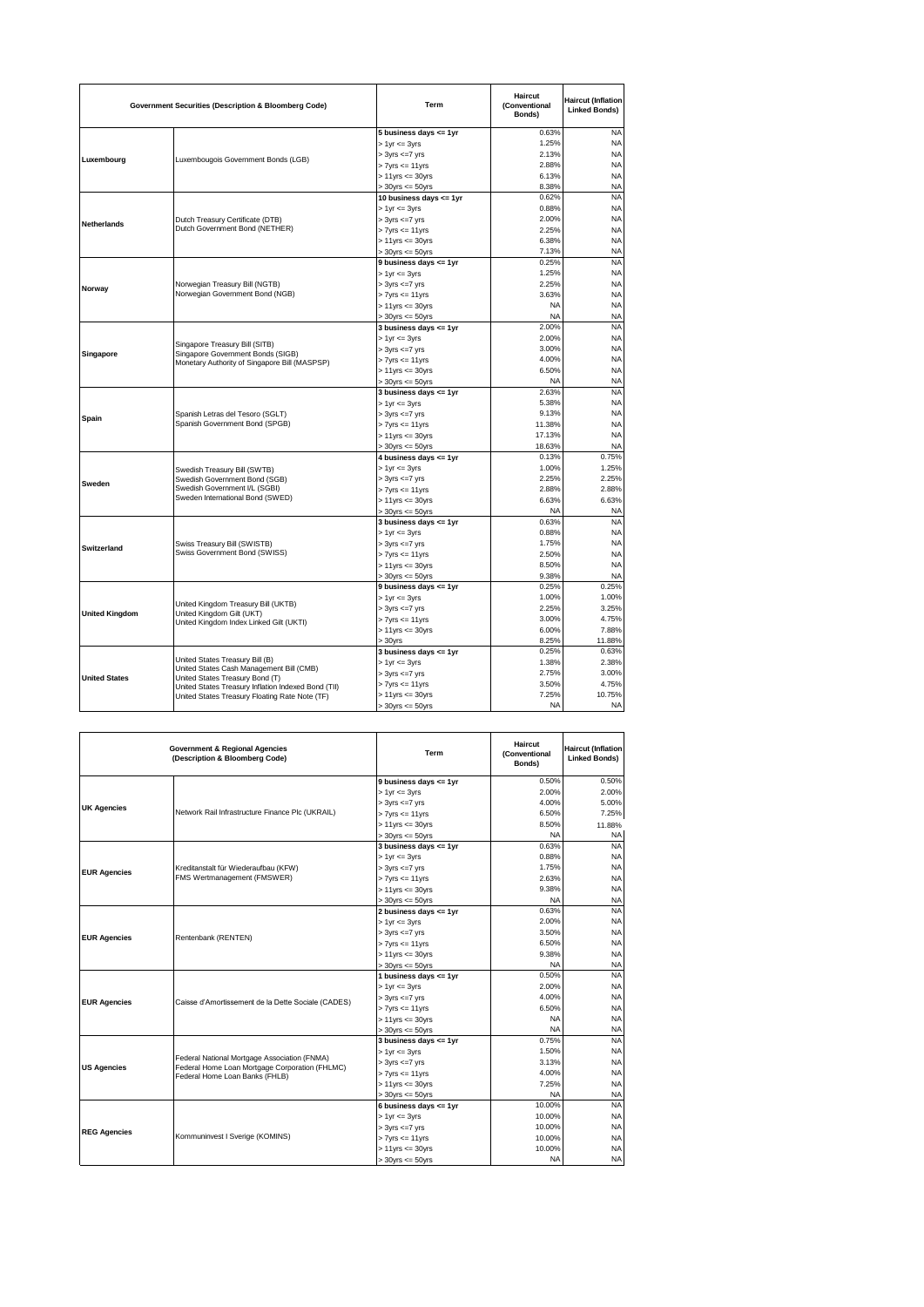|               | <b>Mortgage Backed Securities</b><br>(Description & Bloomberg Code) | <b>Term Since Issue</b>                       | <b>Haircut</b><br>(Conventional<br>Bonds) | <b>Haircut (Inflation</b><br><b>Linked Bonds)</b> |
|---------------|---------------------------------------------------------------------|-----------------------------------------------|-------------------------------------------|---------------------------------------------------|
| <b>US MBS</b> | General National Mortgage Association (G2)                          | New (0 - 30 months)<br>Medium (30- 60 months) | 12.00%<br>14.50%                          | NA.<br>NA.                                        |
|               |                                                                     | Seasoned (> 60 months)                        | <b>NA</b>                                 | <b>NAI</b>                                        |

|                       |                                                         | Seasoned (> bu months)      | <b>IVM</b>                         | <b>IVA</b>                                        |
|-----------------------|---------------------------------------------------------|-----------------------------|------------------------------------|---------------------------------------------------|
|                       |                                                         |                             |                                    |                                                   |
|                       | <b>Supranationals</b><br>(Description & Bloomberg Code) | Term                        | Haircut<br>(Conventional<br>Bonds) | <b>Haircut (Inflation</b><br><b>Linked Bonds)</b> |
|                       |                                                         | 12 business days <= 1yr     | 0.63%                              | <b>NA</b>                                         |
|                       |                                                         | $> 1$ yr $<= 3$ yrs         | 2.00%                              | <b>NA</b>                                         |
| <b>Supranationals</b> | International Bank for Reconstruction & Development     | $> 3yrs \le 7yrs$           | 3.50%                              | <b>NA</b>                                         |
|                       | (IBRD)                                                  | $> 7yrs \le 11yrs$          | 6.50%                              | <b>NA</b>                                         |
|                       |                                                         | $> 11$ vrs $\leq$ 30 vrs    | 8.50%                              | <b>NA</b>                                         |
|                       |                                                         | $> 30$ yrs $<= 50$ yrs      | <b>NA</b>                          | <b>NA</b>                                         |
|                       |                                                         | 9 business days <= 1yr      | 0.50%                              | <b>NA</b>                                         |
|                       | European Investment Bank (EIB)                          | $> 1$ yr $\leq$ 3yrs        | 2.00%                              | <b>NA</b>                                         |
| <b>Supranationals</b> |                                                         | $> 3yrs \le 7yrs$           | 4.75%                              | <b>NA</b>                                         |
|                       |                                                         | $> 7yrs \le 11yrs$          | 6.50%                              | <b>NA</b>                                         |
|                       |                                                         | $> 11$ yrs $<= 30$ yrs      | 8.50%                              | <b>NA</b>                                         |
|                       |                                                         | $>$ 30yrs $\leq$ 50yrs      | <b>NA</b>                          | <b>NA</b>                                         |
|                       | European Stability Facility Mechanism (EFSF)            | 4 business days $\leq 1$ yr | 0.50%                              | <b>NA</b>                                         |
|                       |                                                         | $> 1$ yr $<= 3$ yrs         | 2.00%                              | <b>NA</b>                                         |
| Supranationals        | European Stability Mechanism (ESM)                      | $> 3yrs \le 7yrs$           | 3.50%                              | <b>NA</b>                                         |
|                       | European Stability Mechanism T Bills (ESMTB)            | $> 7yrs \le 11yrs$          | 6.50%                              | <b>NA</b>                                         |
|                       |                                                         | $> 11$ yrs $<= 30$ yrs      | 8.50%                              | <b>NA</b>                                         |
|                       |                                                         | $> 30$ yrs $\leq 50$ yrs    | <b>NA</b>                          | <b>NA</b>                                         |
|                       |                                                         | 2 business days $\leq$ 1yr  | 0.50%                              | <b>NA</b>                                         |
|                       |                                                         | $> 1$ yr $<= 3$ yrs         | 2.00%                              | <b>NA</b>                                         |
| <b>Supranationals</b> | European Bank for Reconstruction & Development (EBRD)   | $> 3yrs \le 7yrs$           | 3.50%                              | <b>NA</b>                                         |
|                       |                                                         | $> 7yrs \leq 11yrs$         | <b>NA</b>                          | <b>NA</b>                                         |
|                       |                                                         | $> 11$ vrs $\leq$ 30 vrs    | <b>NA</b>                          | <b>NA</b>                                         |
|                       |                                                         | $> 30$ yrs $\leq 50$ yrs    | <b>NA</b>                          | <b>NA</b>                                         |
|                       |                                                         | 12 business days <= 1yr     | 0.50%                              | N <sub>A</sub>                                    |
|                       | European Union (EU)<br>European Union T Bills (EUB)     | $> 1$ yr $\leq$ 3yrs        | 2.00%                              | <b>NA</b>                                         |
| <b>Supranationals</b> |                                                         | $> 3yrs \leq 7yrs$          | 3.50%                              | <b>NA</b>                                         |
|                       |                                                         | $> 7yrs \leq 11yrs$         | 6.50%                              | <b>NA</b>                                         |
|                       |                                                         | $> 11$ yrs $<= 30$ yrs      | 8.50%                              | <b>NA</b>                                         |
|                       |                                                         | $>30$ vrs $\leq$ 50 vrs     | <b>NA</b>                          | <b>NA</b>                                         |